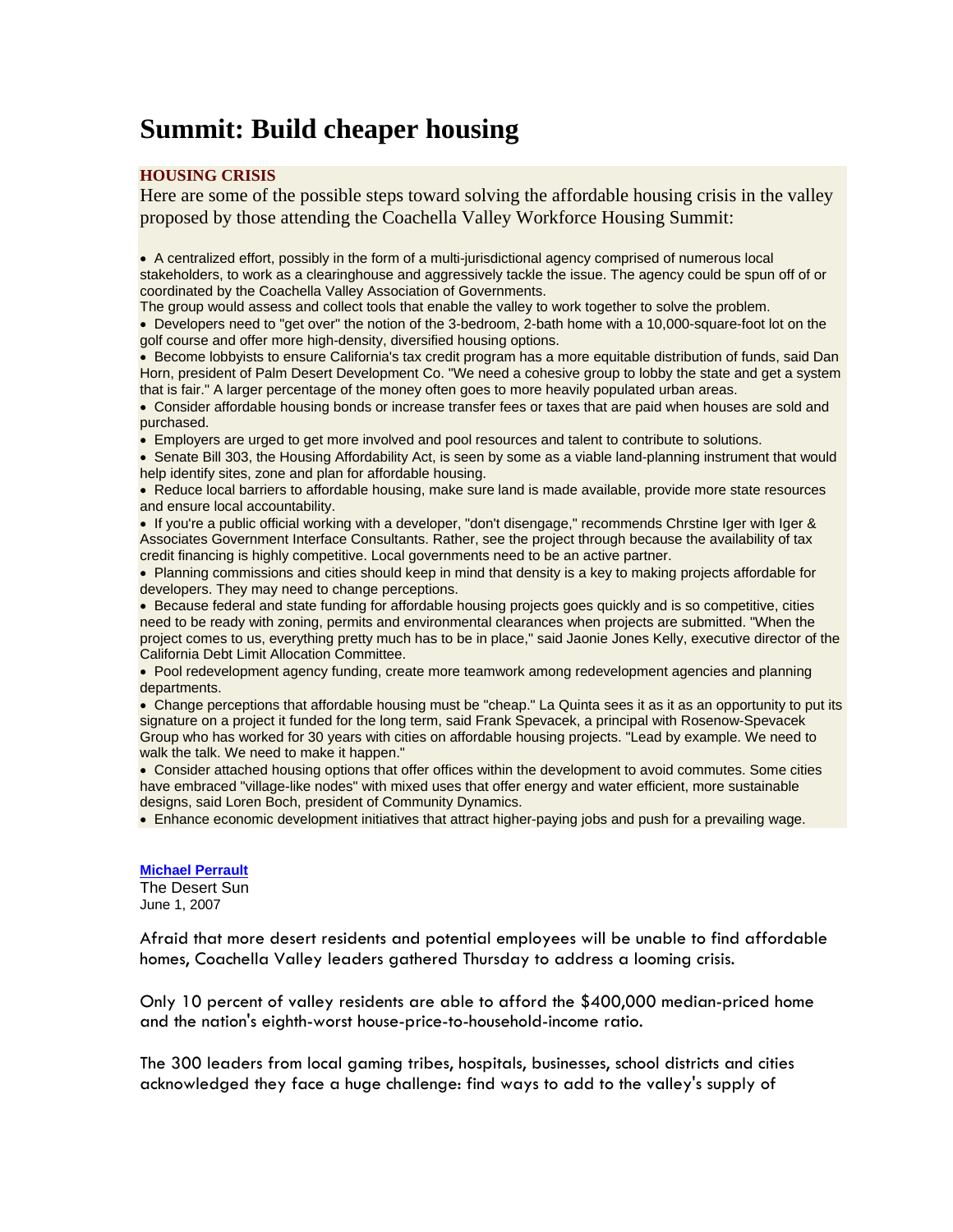affordable homes or risk an economic slowdown because of companies' inability to find workers who can afford to live here.

Economist John Husing told the attendees at the Coachella Valley Workforce Housing Summit that he expects 6 million more people to call Southern California home by 2030 - enough new people to populate Chicago.

"And the fact of the matter is, they're coming your way," Husing told nearly 300 representatives from government, businesses, nonprofits and other organizations.

They came from across Coachella Valley and Riverside County to discuss new ways to create affordable housing.

"You face an enormous challenge with (affordable) housing, and it is one that must be thought through. If not, these things will occur by happenstance."

Elected leaders know what's at stake.

"We all need to start getting involved and share ideas to keep this from becoming a real crisis," said Roy Wilson, fourth district Riverside County supervisor.

Orange County's "whole future depends on the 91 freeway," Husing said.

Similarly, unless affordable housing is planned and built across the valley, workers will experience similar commutes from Twentynine Palms, the Salton Sea and beyond.

A simple trip to Redlands will become a mess, Husing told the crowd at the Westin Mission Hills.

"You need to have affordable housing here or you're condemning people to an abominable lifestyle," Husing said.

The workers who need affordable housing options comprise the "backbone" of the county workforce, from police, firefighters and teachers to casino and hotel workers, said Marion Ashley, Riverside County fifth district supervisor.

Ashley urged participants to "open their minds and hearts," embrace a collaborative approach and think of smart growth and sustainable, energy-efficient communities that are affordable without the long commutes.

Among solutions proposed is the formation of a multi-jurisdictional, joint powers authority, or JPA, that would work through a public and private partnership to tackle an increasingly complex problem, said Tom Davis, chief planning and development officer for the Agua Caliente Band of Cahuilla Indians.

Rick Daniels, CEO of the Salton Sea Authority, led one of several panel discussions with experts from government agencies, municipalities, developers, tribes and other groups.